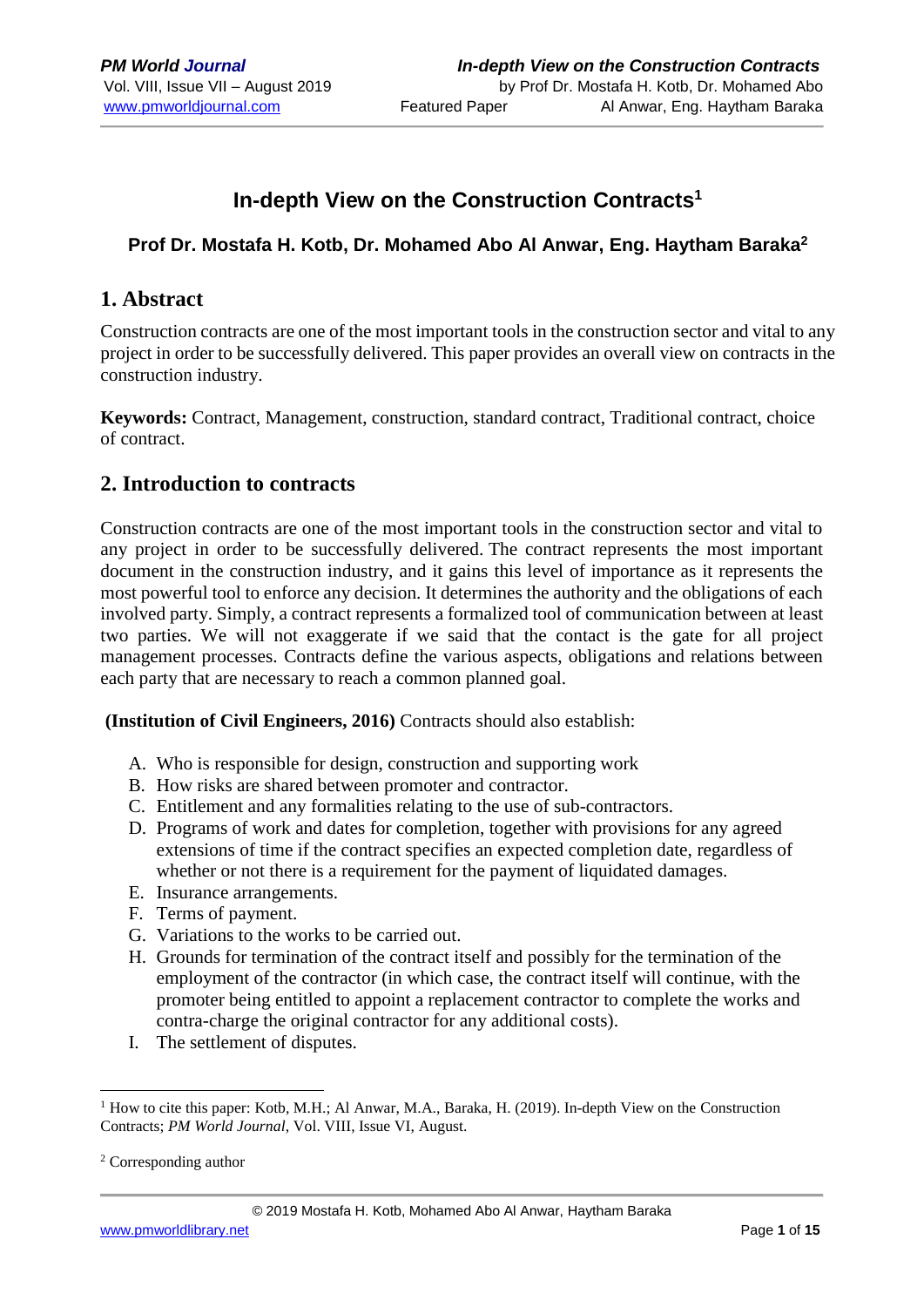# **3. Definition of contract**

Construction contracts are normally written and not verbal. The contract is an agreement between two or more parties or persons stating the rights, duties and obligations which are enforceable by law. The contract definition has been discussed by many authors and organizations as following:

**(William R. Anson, 1939)** has defined the contract as 'a legally binding agreement made between two or more parties, by which rights are acquired by one or more to acts or forbearances on the part of the other or others'. The essential elements of this definition are as follows:

- A. Legally binding: not all agreements are legally binding; in particular, there are social or domestic arrangements which are made without any intention of creating legal arrangements.
- B. Two or more parties: in order to have an agreement there must be at least two parties; in law one cannot make bargains with oneself.
- C. Rights are acquired: an essential feature of a contract is that legal rights are acquired; one person agrees to complete part of a deal and the other person agrees to do something else in return.
- D. Forbearances: to forbear is to refrain from doing something; there may thus be a benefit to one party to have the other party promise not to do something.

**(AACE International, 2018)** defined the contract as a formal agreement between the project owner and resource supplier or between project resource suppliers. Contract also include purchase orders, work orders and similar documents that establish working agreements.

**(PMI, 2017)** stated that contracts, which are legal documents between a buyer and a seller. A contract represents a mutually binding agreement that obligates the seller to provide something of value (e.g., specified products, services, or results) and obligates the buyer to provide monetary or other valuable compensation.

From the above definitions, the valid contract can be described as a written document with some vital points that must be met, as following:

- A. Mutual agreement between the parties must be reached.
- B. An offer and an acceptance must be existed.
- C. There must be considerations which usually is a money.
- D. The offer, acceptance and the whole contract must be according to the law.
- E. Capacity, to be able to perform your scope of work.

# **4. Elements of contract**

From law perspective, a contract is a legally binding deal between two or more parties which, if it consists some elements that ensure a strong legal agreement, will be enforced by law or by any binding arbitration.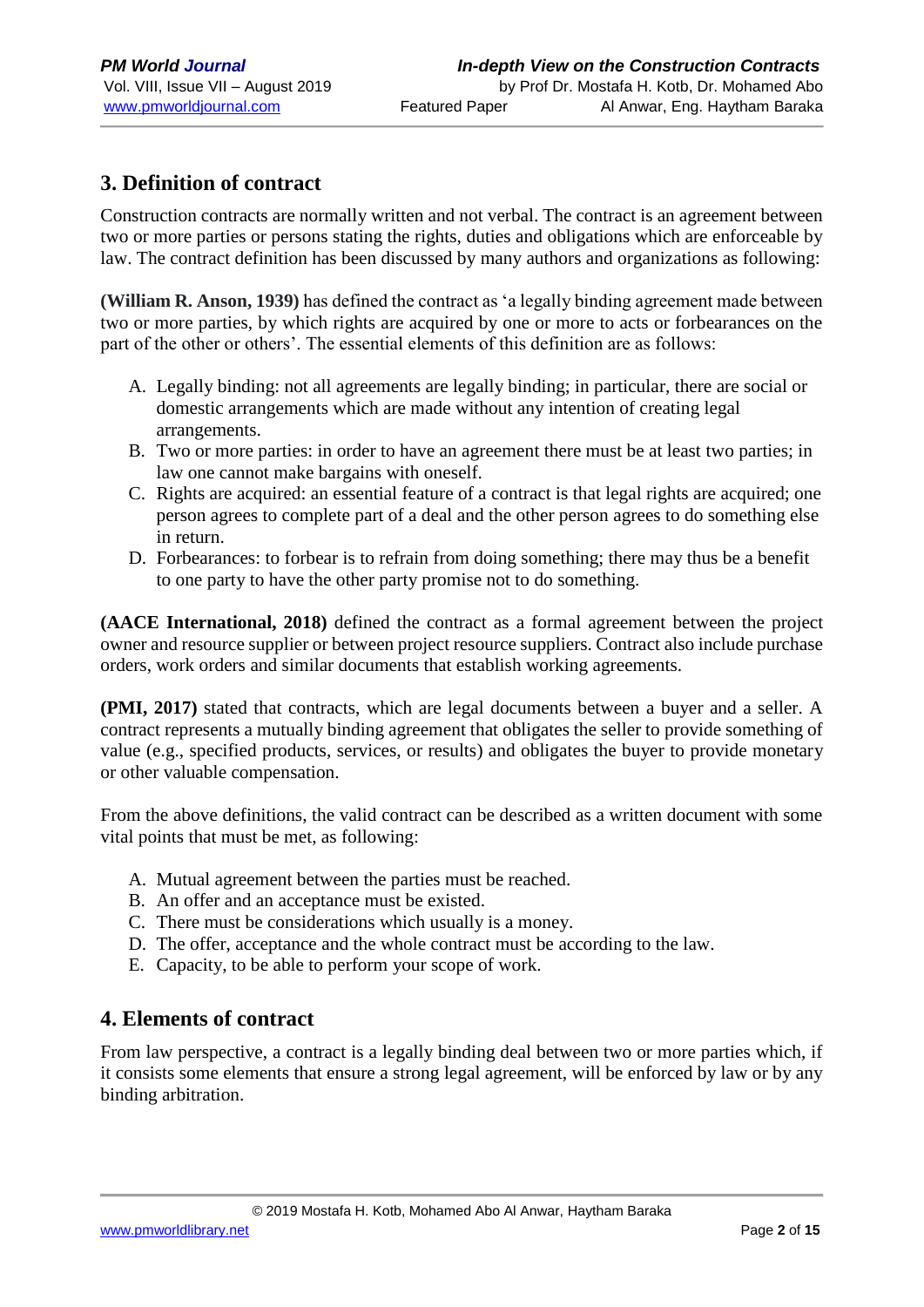**(Geoff Powell, 2016)** stated that in English law, a valid contract has a number of essential elements. These elements are:

- A. Offer and acceptance (the agreement).
- B. Consideration.
- C. An invitation to create a legal relationship.
- D. Genuine consent (no vitiating factors).
- E. The parties must have capacity.
- F. Legal formalities (where required).

**(Allan Ashworth, 2015)** pointed some elements that must be in the contract as following:

- A. Capacity
- B. Intention to create legal relations
- C. Offer and acceptance
- D. Form
- E. Consideration

# **5. Classification of contracts**

Contracts can be classified into many categories as following:

#### **5.1 Traditional contracts:**

In this category, there three types of contracts as following:

#### **5.1.1 Lump sum contracts**

Lump sum contracts have pre-defined price; therefore, the risk of price is assigned to the contractor. However, any change needed by the client and after signing the contract will be translated into a risk which will be definitely allocated to the client. This contract can be priced based on either drawings, specification and BOQ, or only drawings and specifications. The contractor shall not submit invoices more that the project price. To go with this contract, the client shall define the complete project scope.

#### **5.1.2 Measurement contracts**

Measurement contracts are not pre-defined price and the project price is determined at the project end. All the payments are based on fixed item prices the submitted by the contractor and accepted by the client before signing the contract. The project price is risk of the client as the price can exceed the expectation of the client extremely unless the scope was approximately defined. The client can request additional works from the contractor and to be priced at the same rates defined on the BOQ.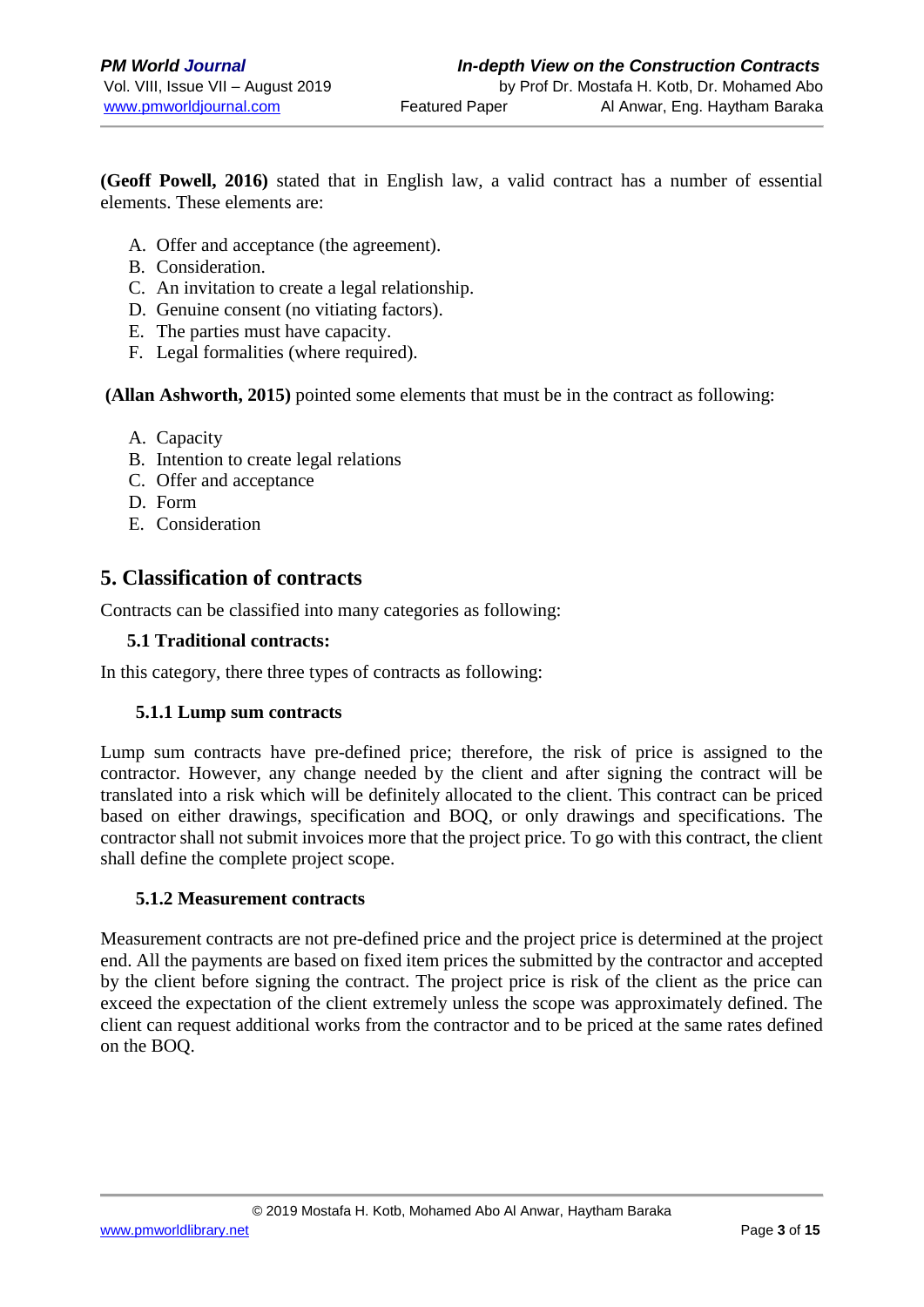#### **5.1.3 Cost reimbursement contracts**

Cost reimbursement contracts are based on the actual costs plus a fee given to the contractor in front of accomplished works at the project. This fee may be fixed or percentage. Sometimes it is called 'cost plus' and is most used in cases of non-defined scope projects. The project price is not determined until the project end so the client has the risk of the price in this type of contract.

#### **5.2 Design and build contracts**

In this category, there three types of contracts as following:

#### **5.2.1 Package deal or turnkey contract**

In this contract**, (The Joint Contracts Tribunal Limited, 2017)** the client settles on a complete package, usually to some standard specification from a commercial firm. Such arrangements sometimes result in a specially drafted contract, but they will usually be based on the provider's standard terms.

#### **5.2.2 Design and build contracts:**

In this contract, the client assigns the responsibility of design and build as well to the contractor.

#### **5.2.2.3 Contractor's design for specific elements only**

**(The Joint Contracts Tribunal Limited, 2017)** These are not design and build contracts, but traditional 'work and materials' contracts which include for limited design provision relating to an identified portion of the work.

## **6. Factors influence the choice of contract type**

Each contract is composed of some clauses that make it suitable for specific circumstances and the decision of the choosing a contract is very important due to its big impact on the project and the relation between the project parties.

**(The Joint Contracts Tribunal Limited, 2017)** pointed some factors that have a great impact on contract selection process as following:

- A. The nature of the project
- B. The scope of work
- C. Measure of control by the client
- D. Accountability
- E. Appointment of a contractor
- F. Certainty of final cost
- G. Start and completion times
- H. Restrictions
- I. Changes during construction
- J. Assessment of risks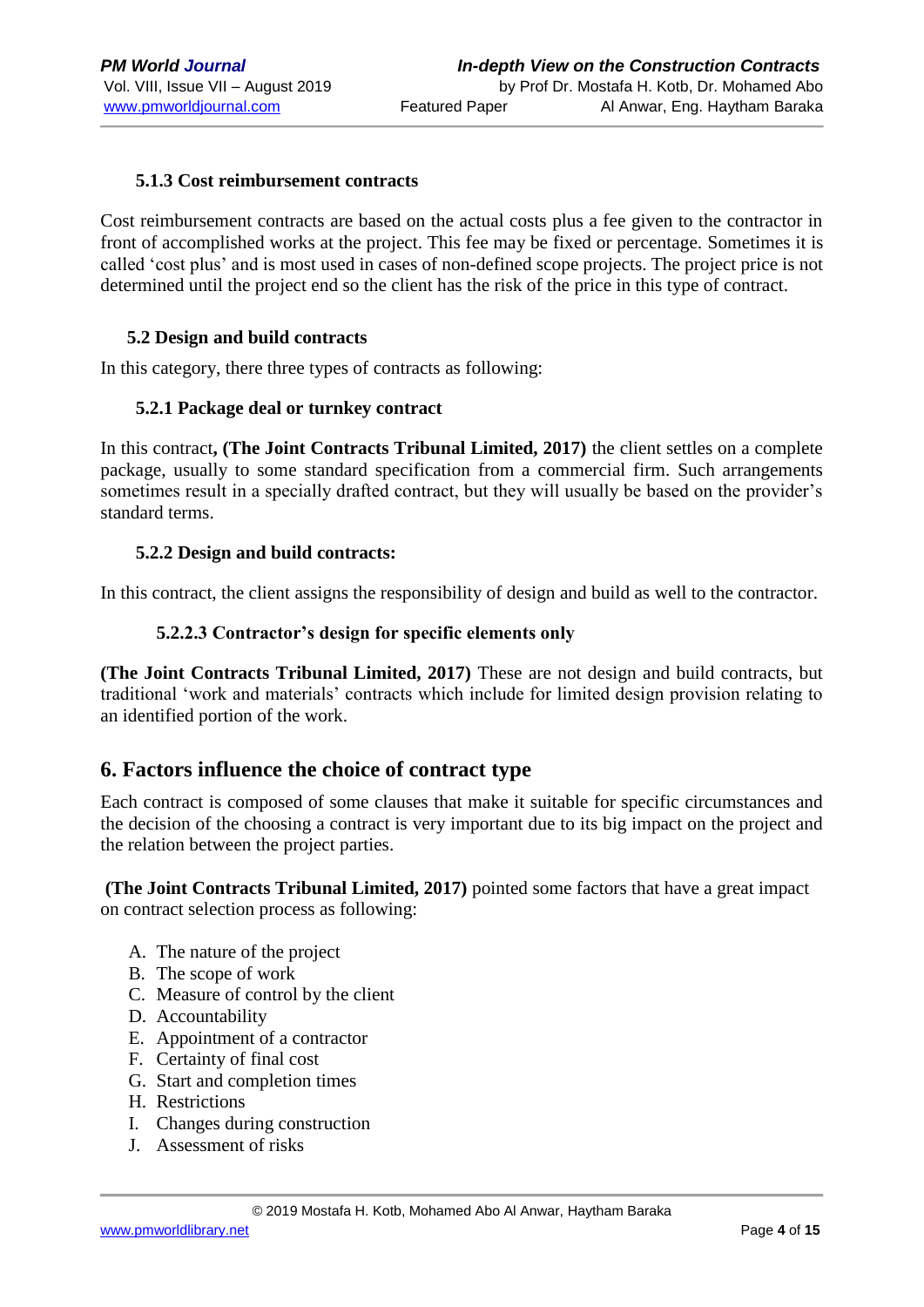K. Building relationships with the supply chain

# **7. Standard contracts**

Standard contracts are sometimes called model form contract. These forms of contracts are internationally recognized as it already published by a variety of institution. Publishing bodies of the standard forms of contract:

## **7.1 The Institution of Civil Engineers (ICE)**

The Institution of Civil Engineers (ICE) is one of the world's most respected professional engineering associations. Since they were formed 200 years ago, they have attracted some of the most famous and influential civil engineers in history.

They establish the first edition of their form in 1945 and called it ICE conditions of contract (ICE CoC). **(Institution of Civil Engineers, 2016)**In 2011, the ICE ceased endorsement of the Conditions of Contract, but they were subsequently relaunched as the Infrastructure Conditions of Contract, reflecting the prevailing legislation in the Local Democracy, Economic Development and Construction Act 2009.

Since 2011, the ICE has established the New Engineering Contract third edition (NEC3) suite of contracts. At this time, the NEC contract was seen as managerial tool centric in terms of procedures of cost and time management. It was not similar to the other published forms of standard contracts because it used present tense for all clauses even it related to future and also it was written in plain English which is not like the other standard form of contracts. NEC3 suit of contracts focused on pro-active risk management rather than the re-active risk management.

The NEC3 suite has six options to contract. Each option is drafted to provide a specific feature for Civil Engineering Projects. The options of NEC3 are as following:

## **7.1.1 Option (A) – Priced contract with activity schedule**

Option (A) creates a lump-sum form of contract while the activity schedule states the project work that shall be accomplished to deliver the project successfully. The price of the project is allocated in front of the activity schedule which means each activity shall has assigned cost which aggregated to reach the project total price. Moreover, the price of the project under this contract is fixed and no variations will be accepted so the contractor shall estimate the project price accurately considering any probable risk or any hidden costs.

However, the contract is a lump sum, but in case of the client requested any additional works, therefore the contractor will deserve additional money for the additional scope. **(Institution of Civil Engineers, 2016)**Therefore, these contracts include (19) defined compensation events in NEC3; additional compensation events can be incorporated into the contract by way of 'Z clauses'.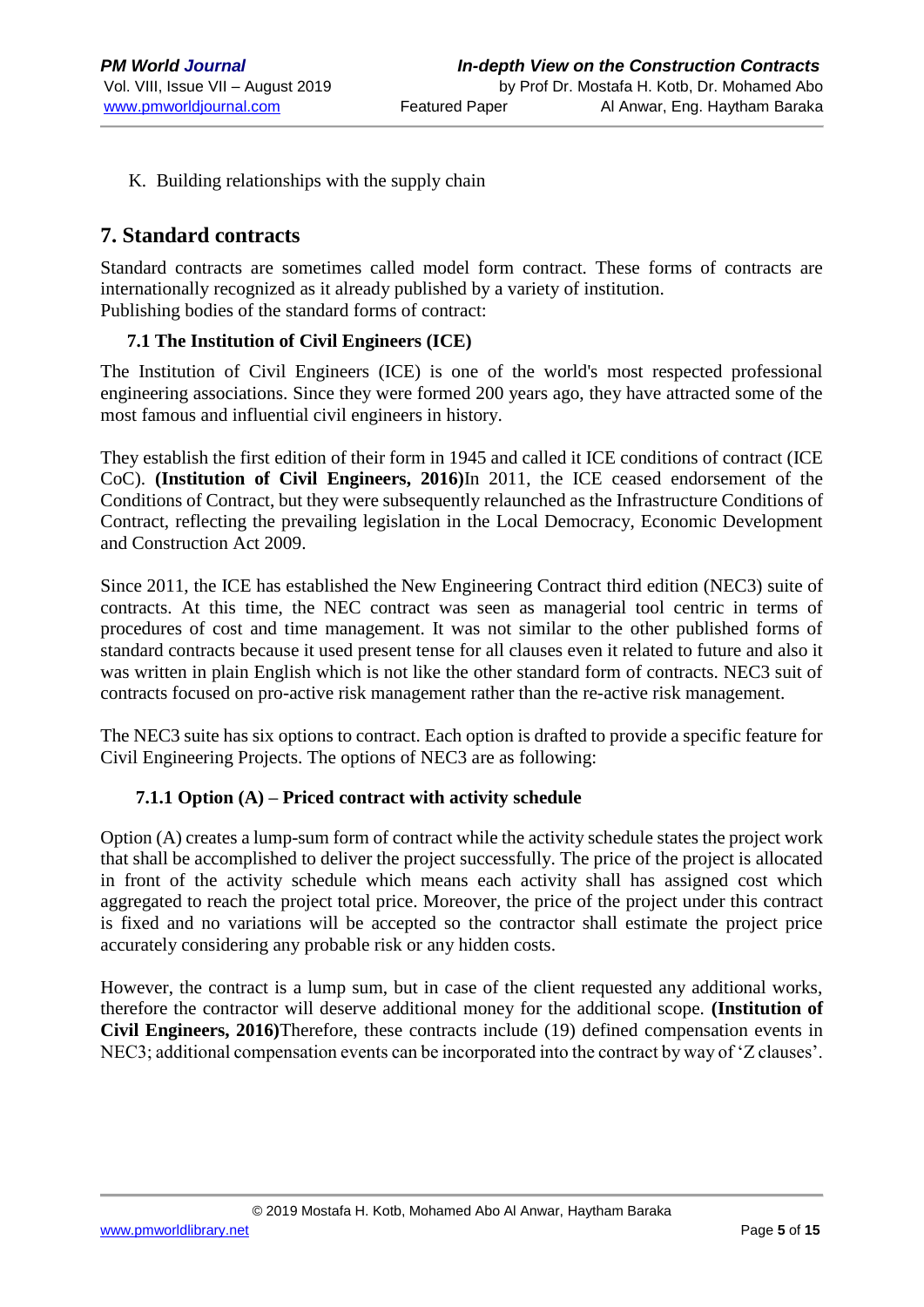# **7.1.2 Option (B) – Priced contract with bill of quantities**

Options (B) is so different from option (A) as the contract here is measurable type. In this type, the client shall provide the drawings, BOQ and any requirements or specification to the contractor. After that, the contractor shall price the items of the BOQ which definitely include all the works of the project based on the drawings and the specifications provided by the client. The substantial point in this contract is that it is flexible with any variation as it`s re-measurable. Therefore, any increase or decrease of quantities will be the risk of the client and the client shall pay for the actual executed quantities based on fixed prices for the items of the BOQ.

## **7.1.3 Option (C) – Target cost contract with activity schedule**

Option (C) is commonly used in UK and its concept is based on risk sharing between the client and the contractor. Simply, this type of contracts is lump-sum price but in case of cost saving or cost overruns, the change in cost will be shared between the main parties. The contract is costreimbursable based on a priced schedule likes option (A). But in this type, the risk of cost overruns or saving is designed to be shared between the contractor and the client based on a pre-agreed system. This balance of risk in enhancing the relation between the main parties of the contract and push them to collaborate and achieve the optimum cost. Moreover, it decreases the conflicts and disputes during the execution phase.

## **7.1.4 Option (D) – Target cost contract with bill of quantities**

Option (D) is very similar to Option (C), but the prices here will be allocated in front of items of the BOQ rather that activity schedule for the previous type which increase the degree of the project risk for the client.

## **7.1.5 Option (E) – Cost reimbursable contract**

Option (E) is a cost reimbursable contract in which the client pays to the contractor the incurred costs plus a pre-agreed fee. This type of contracts definitely allocated all the risk of the project price to the client. Therefore, the contract is suitable for the small projects specially in case of do not have a defined scope.

#### **7.1.6 Option (F) – Management contract**

Option (F) is also a cost reimbursable contract in which the client pays to the contractor a preagreed fee. The main and the big difference between this option and option (E) is that option (F) is designed for project management so there are incurred costs and only based on management fees. Therefore, it's suitable for project management and procurement management.

## **7.2 The Joint Contracts Tribunal (JCT)**

The Joint Contracts Tribunal is commonly known as JCT and composed of a number of organizations, representing promoters, contractors, engineers, architects and cost consultants. the current operational structure comprises seven members who approve and authorize publications. It produces producing standard forms of contract to be used in the construction industry and has been producing standard forms of contract since 1931. JCT contracts are complex since JCT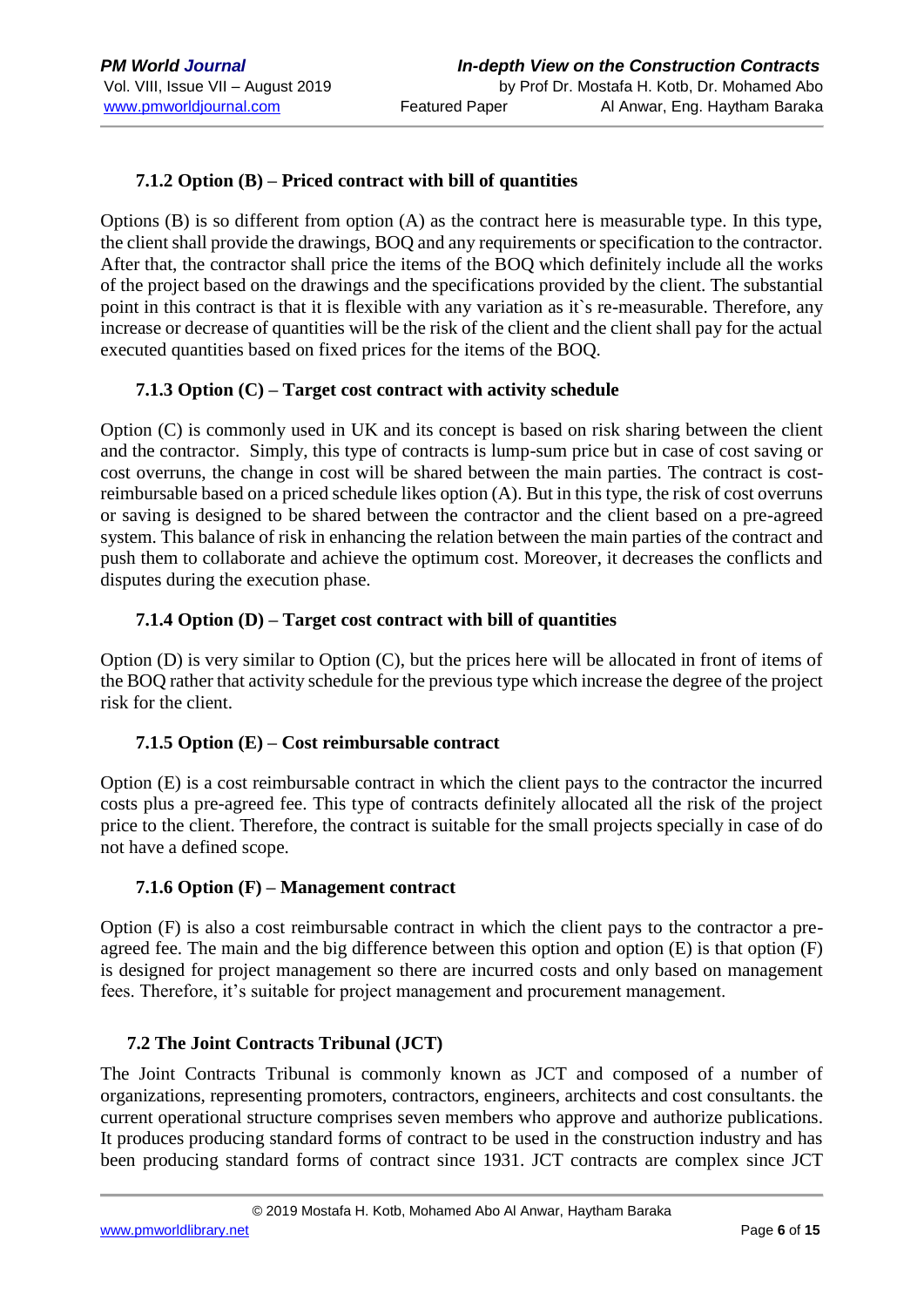attempted to cover eventuality clogged with procedural rules. They also focused on consequence of breach of contract and liability.

In 2016, JCT released many forms of contracts include but not limited to the following forms:

## **7.2.1 JCT Lump Sum contract forms**

#### **7.2.1.1 Standard Building Contract with Quantities (SBC/Q)**

The JCT Standard Building Contract is designed for large or complex construction projects where detailed contract provisions are needed. In this contract, the client is responsible for the design; however, the contract has another option to assign some design tasks to the contractor such as design of specific works.

#### **7.2.1.2 Standard Building Contract Without Quantities (SBC/XQ)**

This form of contract is suitable for larger works designed by the client, where detailed contract provisions are necessary and the Employer is to provide the Contractor with drawings; and with either a specification or work schedules to define adequately the scope and quality of the work and where the degree of complexity is not such as to require bills of quantities.

## **7.2.1.3 Intermediate Building Contract (IC)**

This form of contract is suitable for where the proposed building works are simple involving the normal, recognized basic trades and skills, without any complex installations or other complex specialist works; or where the works are designed by client and fairly detailed contract provisions are necessary. Also the employer is to provide the Contractor with all drawings, bill of quantity, and specifications to define properly the quantity and quality of the scope of work. On the contrast, this contract is not suitable for the case where the Contractor is to design discrete part(s) of the works, even though all the other criteria are met – consider using the Intermediate Building Contract with contractor's design (ICD). This contract is more detailed and contains more extensive control procedures than the Minor Works Building Contract (MW) but is less detailed than the Standard Building Contract (SBC).

## **7.2.1.4 Intermediate Building Contract with contractor's design (ICD)**

This contract is very similar to Intermediate Building Contract (IC) but additionally provides for a Contractor's Designed Portion. On the other hand, this form is not suitable as a design and build contract. The form is designed for projects in case of the proposed building works are simple involving the normal basic trades and skills and without any installations of a complex nature or other complex specialist works and where the works are designed by the Employer, and the Contractor is required to design those parts of the work. The Employer is to provide drawings and bills of quantities, a specification or work schedules to define adequately the quantity and quality of the work. This contract is more detailed and contains more extensive control procedures than the Minor Works Building Contract with contractor's design (MWD) but is less detailed than the Standard Building Contract (SBC).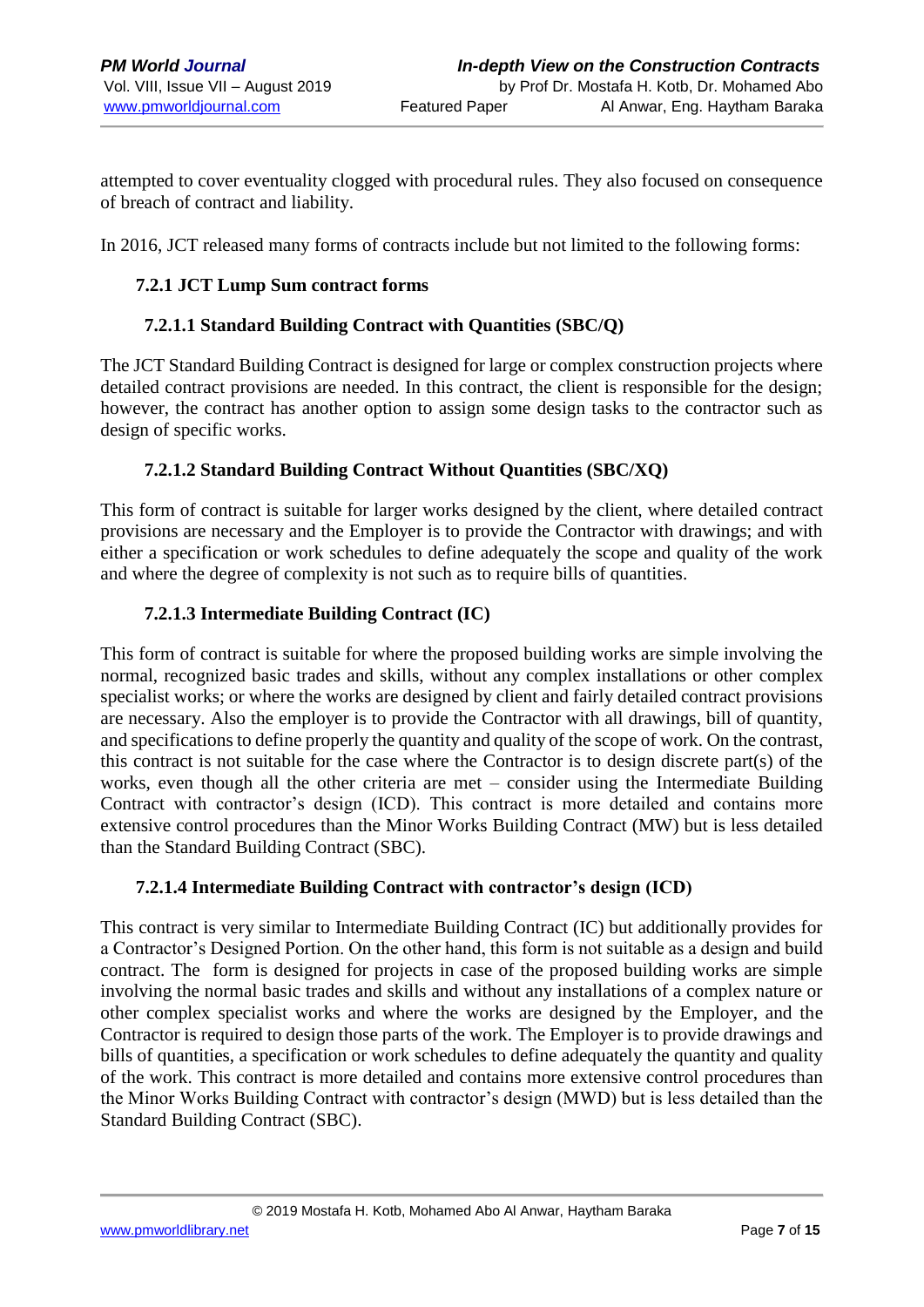# **7.2.1.5 Minor Works Building Contract (MW)**

This form is appropriate in case of the work involved is simple in character and the work is designed by the Employer. The Employer is to provide drawings and specifications to define adequately the quantity and quality of the work. On the contrast, this form is not appropriate in case of the bills of quantities are required, the provisions are required to govern work carried out by named specialists, the detailed control procedures are needed or the Contractor is to design discrete parts of the works, even though all the other criteria are met.

## **7.2.1.6 Minor Works Building Contract with contractor's design (MWD)**

This contract is similar to the Minor Works Building Contract (MW) but additionally provides for a Contractor's Designed Portion. It suitable in case of the work involved is simple in character, the work is designed and the requirements for the contractor's design of discrete parts are detailed by the Employer, and where the Contractor is required to design those parts of the work. The Employer is to provide drawings and/or a specification and/or work schedules to define adequately the quantity and quality of the work. On the contrast, this form is not appropriate in case of using it as a design and build contract, bills of quantities are required, provisions are required to govern work carried out by named specialists or detailed control procedures are needed.

#### **7.2.1.7 Repair and Maintenance Contract (Commercial) (RM)**

This contract is published as a single document, comprising both the Tender (with its accompanying Invitation to Tender and form of acceptance) and the Conditions. This form of contract is flexible in terms of price in that it enables the Employer to seek quotes on the basis of a fixed price or other rates. It is appropriate where the work involves the repair and maintenance of a building, no independent contract administrator is to be appointed. On the contrast, it is not suitable for periodic repair or maintenance over a fixed term or the regular maintenance for work on a dwelling by a residential occupier.

#### **7.2.1.8 Building contract for a homeowner/occupier who has appointed a consultant to oversee the work (HO/C)**

This is a consumer contract for use by a residential occupier, drafted in clear simple language to comply with the current consumer legislation. Nevertheless, this contract provides for adjudication in the event of a dispute between the homeowner/occupier and the contractor. It is appropriate for small domestic building work such as extensions and alterations, the proposed works are to be carried out for an agreed lump sum and no consultant acts on behalf of the homeowner/occupier to administer the contract.

#### **7.2.1.9 Building contract for a homeowner/occupier who has not appointed a consultant to oversee the work (HO/B)**

This contract is similar to HO/B, as described above, but additionally provides for a contract administrator.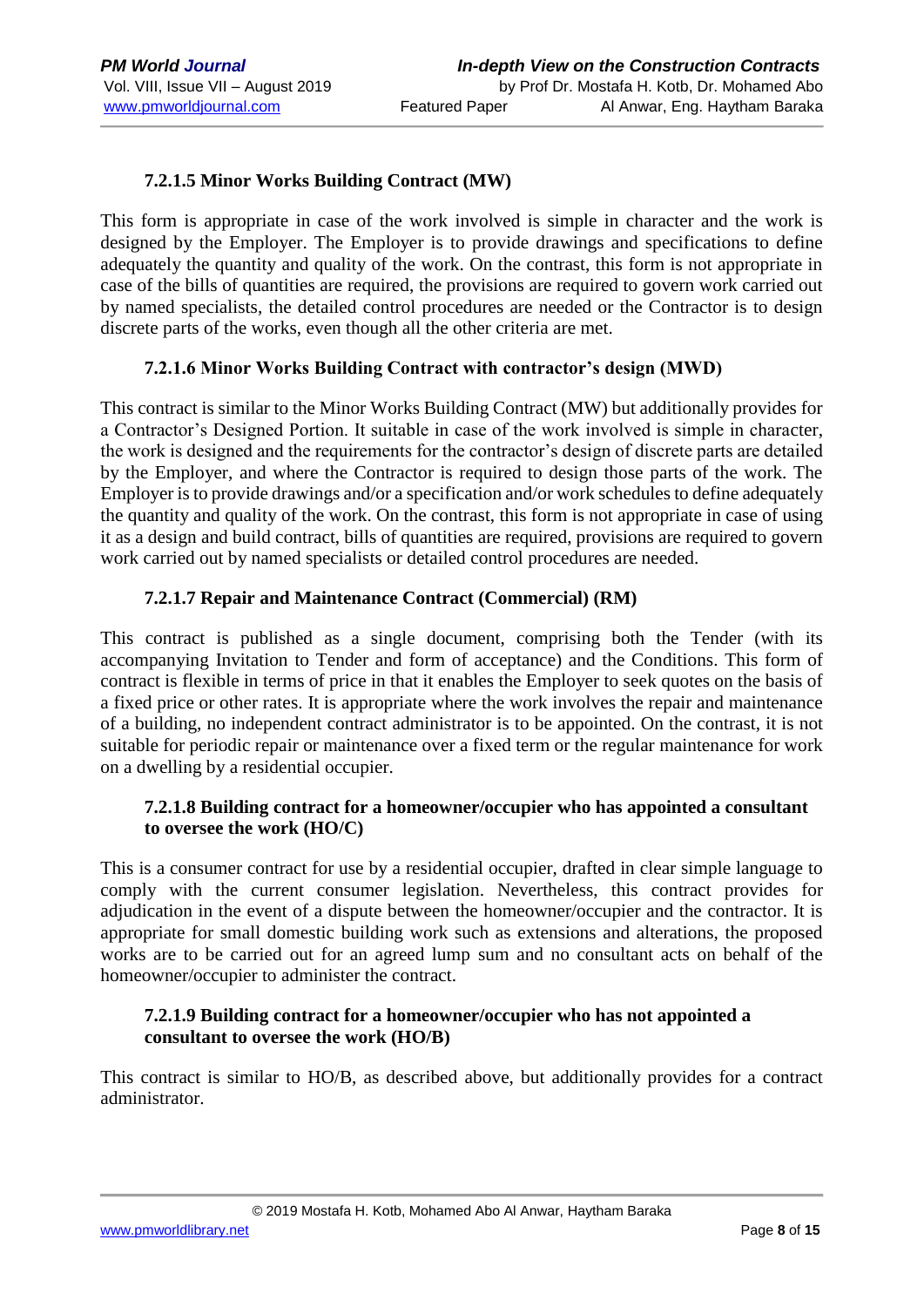## **7.2.1.10 Home Repair and Maintenance Contract (HO/RM)**

This is a consumer contract for use by a residential occupier, drafted in clear simple language to comply with the current consumer legislation. It is appropriate for small-scale repairs and maintenance of a straightforward nature to domestic buildings and where no consultant acts on behalf of the homeowner/occupier to administer the contract. In this contract, Price may be a lump sum or based on an hourly rate plus the contractor's invoices for materials. The price is to be inclusive of any VAT. This contract only provides for payment on completion of the work; therefore, the proposed duration of the repair and maintenance work should not exceed four weeks and generally would be much shorter.

#### **7.2.2 JCT Measurement contract forms**

#### **7.2.2.1 Standard Building Contract with Approximate Quantities (SBC/AQ)**

This contract requires the Employer through his consultants to provide at tender stage a set of drawings and approximate quantities. The Contractor is required to quote a tender sum, which is indicative only of the likely price of the works. The contract is broadly as described for the Standard Building Contract with Quantities, except that the work is completely re-measured on the basis of rates set out in the bills of quantities. Price is based on the tender figure which is converted to an Ascertained Final Sum on re-measurement and valuation of all work. Interim payments are monthly unless otherwise stated.

#### **7.2.2.2 Measured Term Contract (MTC)**

This contract is based on a priced Schedule of Rates to be followed by a series of Orders for each separate item of work which might include a written description and drawings where relevant. This form of contract is suitable in case of the Employers who have a regular flow of maintenance and minor works, including improvements, to be carried out by a single contractor over a specified period of time and under a single contract and where the work is to be instructed from time to time and measured and valued on the basis of an agreed schedule of rates. Price is based on measurement and valuation for each separate Order, using the figures in the priced Schedule of Rates as adjusted by the contractor and accepted by the Employer. The Measured Term Contract requires the Employer to list the properties to be covered by the contract and state the period and the type of work, estimate the total annual value of the work for the whole contract period, and indicate the minimum and maximum value of any one Order given, appoint a Contract Administrator who will issue the Orders from time to time describing the work to be completed under each Order and the completion date and to pay for each item of work covered by an Order, as certified by the Contract Administrator, following measurement and valuation according to the relevant rates and prices in the priced Schedule of Rates, which are to be adjusted by applying the contractor's quoted percentage addition or deduction.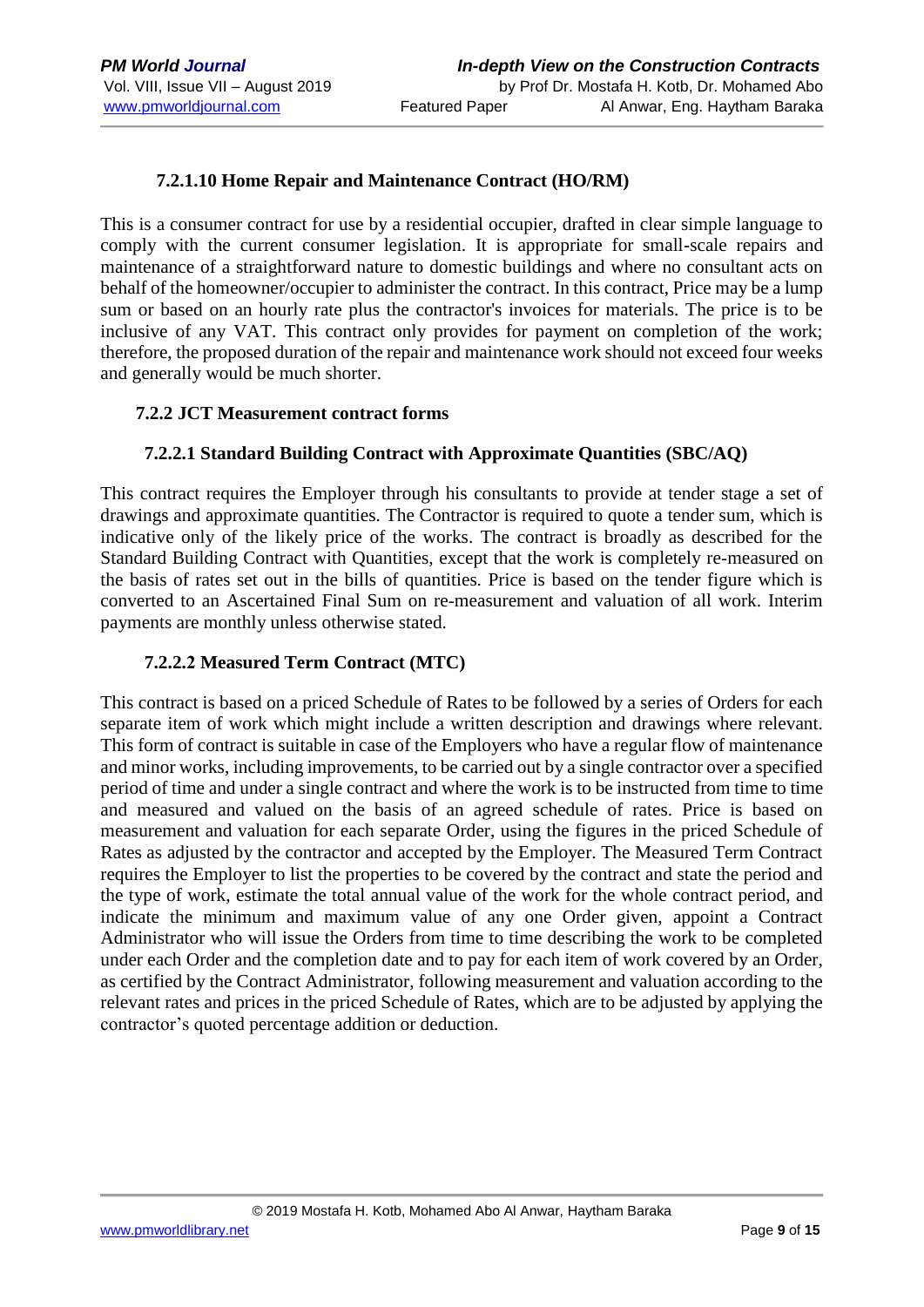#### **7.2.3 JCT Cost reimbursement or cost plus contract forms**

#### **7.2.3.1 Measured Term Contract (MTC)**

This contract is most often used for alteration work and for urgent repair work (e.g. after fire damage) where an early start is necessary and the exact nature and extent of the Works cannot be determined until the work is actually under way. This is a high-risk contract for the Employer in terms of cost, and much depends on the efficiency of the Contractor in carrying out the Works economically. The contract contains various provisions to assist in keeping the expenditure of Prime Cost to the minimum needed to provide the Works required by the completion date.

The work proceeds on the basis of a brief specification, drawings (if any) and an estimate of its cost. Interim payments are monthly unless stated otherwise .The Contractor is paid the Prime Cost of the Works, as certified by the Architect/Contract Administrator. The Employer also pays a Contract Fee in respect of the Contractor's non-site overheads and profit. This fee may be a Lump Sum which can nevertheless be adjusted if the actual Prime Cost is more or less than the estimated Prime Cost by a percentage stated in the contract, or it can be a 'Percentage Fee' calculated on the actual Prime Cost incurred. The Contract Fee can be revised if the Employer changes the nature and scope of the Works described in a Schedule to the contract. After the contract has been entered into, any such change is also subject to a right of reasonable objection by the Contractor.

#### **7.2.4 JCT Management contract forms**

#### **7.2.4.1 Management Building Contract (MC)**

In this contract, the price is based on Prime Cost of the Project plus a Management Fee for the Management Contractor. Interim payments are monthly unless stated otherwise. The contract is divided into two periods, the Pre-Construction Period and the Construction Period. The Management Contractor should be appointed early so as he can co-operate with the Architect/Contract Administrator, Quantity Surveyor and other members of the Professional Team on such matters as the Project programme; formulating and agreeing construction methods; advising on 'buildability' aspects of the Project; agreeing the Contract Cost Plan; and advising on the works packages for which the Works Contractors will tender. After the Architect/Contract Administrator has notified the Employer that it is practicable to commence construction, the Employer can then decide whether or not to proceed into the Construction Period.

## **7.2.4.2 Construction Management Appointment (CM/A)**

This form of contract is suitable where the Employer is to enter into direct separate trade contract or a Construction Manager engaged under the Construction Management Appointment is to administer the conditions on behalf of the Employer. The price is based on either a lump sum or complete re-measurement and interim payments are either monthly or at pre-determined points.

## **7.3 Fédération internationale des ingénieurs-conseils (FIDIC)**

The International Federation of Consulting Engineers which commonly known as FIDIC, is an international organization publishing engineering and building contracts primarily intended for use in relation to international construction projects. It is Founded in 1913 and is charged with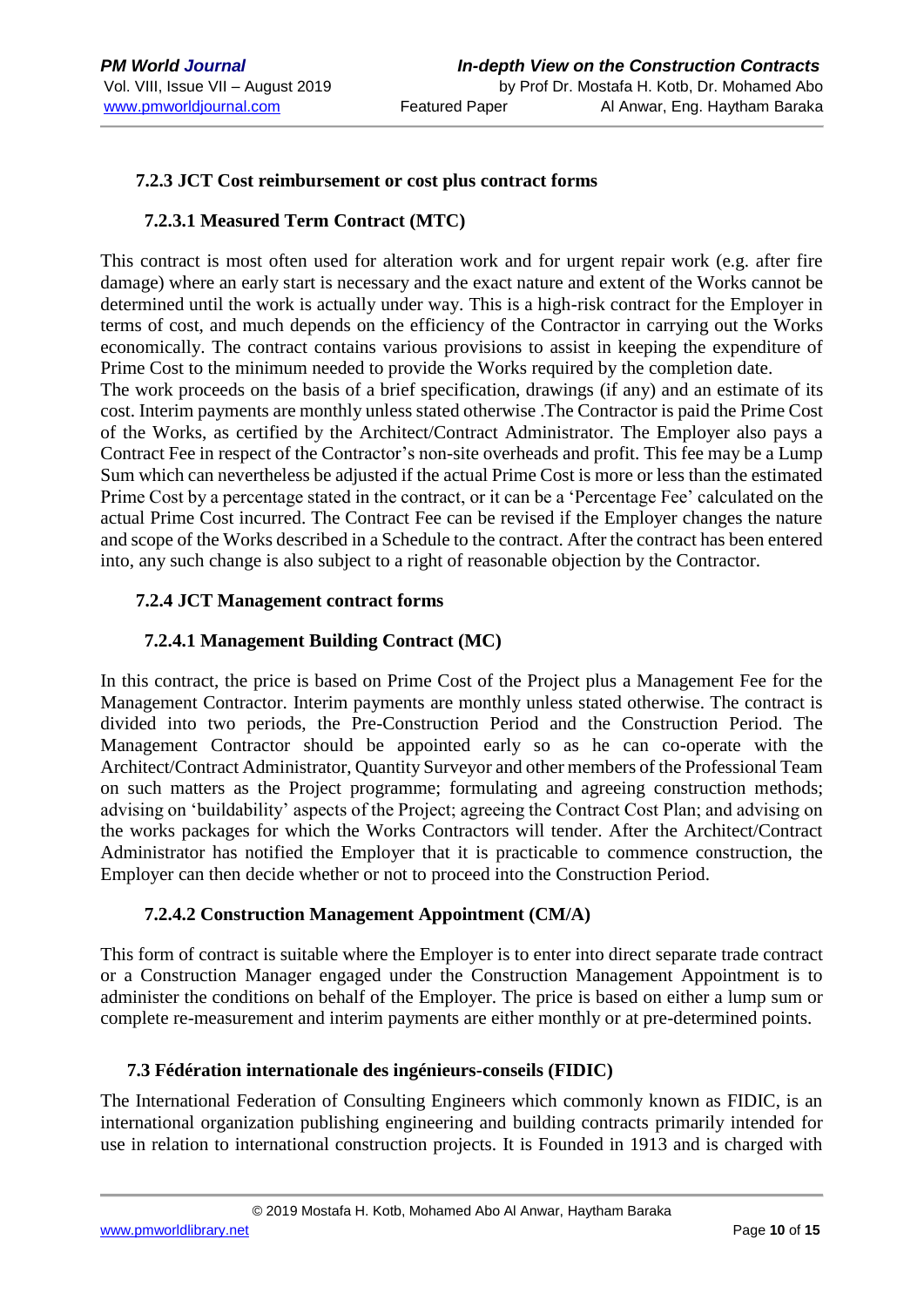promoting and implementing the consulting engineering industry's strategic goals on behalf of its Member Associations and to disseminate information and resources of interest to its members. Today, FIDIC membership covers over 100 countries of the world. FIDIC, in the furtherance of its goals, publishes international standard forms of contracts for works and for clients, consultants, sub-consultants, joint ventures and representatives, together with related materials such as standard pre-qualification forms. FIDIC also publishes business practice documents such as policy statements, position papers, guidelines, training manuals and training resource kits in the areas of management systems (quality management, risk management, business integrity management, environment management, sustainability) and business processes (consultant selection, quality based selection, tendering, procurement, insurance, liability, technology transfer, capacity building).

FIDIC establishes five forms of contract as follows:

#### **7.3.1 The Red Book**

This form is suitable for the building and engineering works designed by the promoter.

#### **7.3.2 The Yellow Book**

This form is used as Conditions of Contract for plant and design-build for electrical and mechanical plant and for building and engineering works designed by the contractor.

#### **7.3.3 The Silver Book**

This form is used as Conditions of Contract for EPC and turnkey projects.

## **7.3.4 The White Book**

This form is used as a Client/Consultant Model Services Agreement.

#### **7.3.5 The Green Book**

This form is used as a short form of contract for engineering and building work of relatively small capital value.

FIDIC also published some contracts for specific works such as dredging and tunneling.

## **7.4 The Institution of Chemical Engineers (IChemE) forms of contract**

The Institution of Chemical Engineers (IChemE) is a multi-national institution with primary offices in the UK and Australia and was founded in 1922. The IChemE Forms of Contract are well drafted as performance-based contracts for the design and construction of a process plant and other output-based projects. Specifically addressing the liabilities and testing regimes appropriate for a performance plant, they are used extensively across a range of process industries.

It has created two sets of forms of contract, one set for use on international projects and one set for use on UK projects.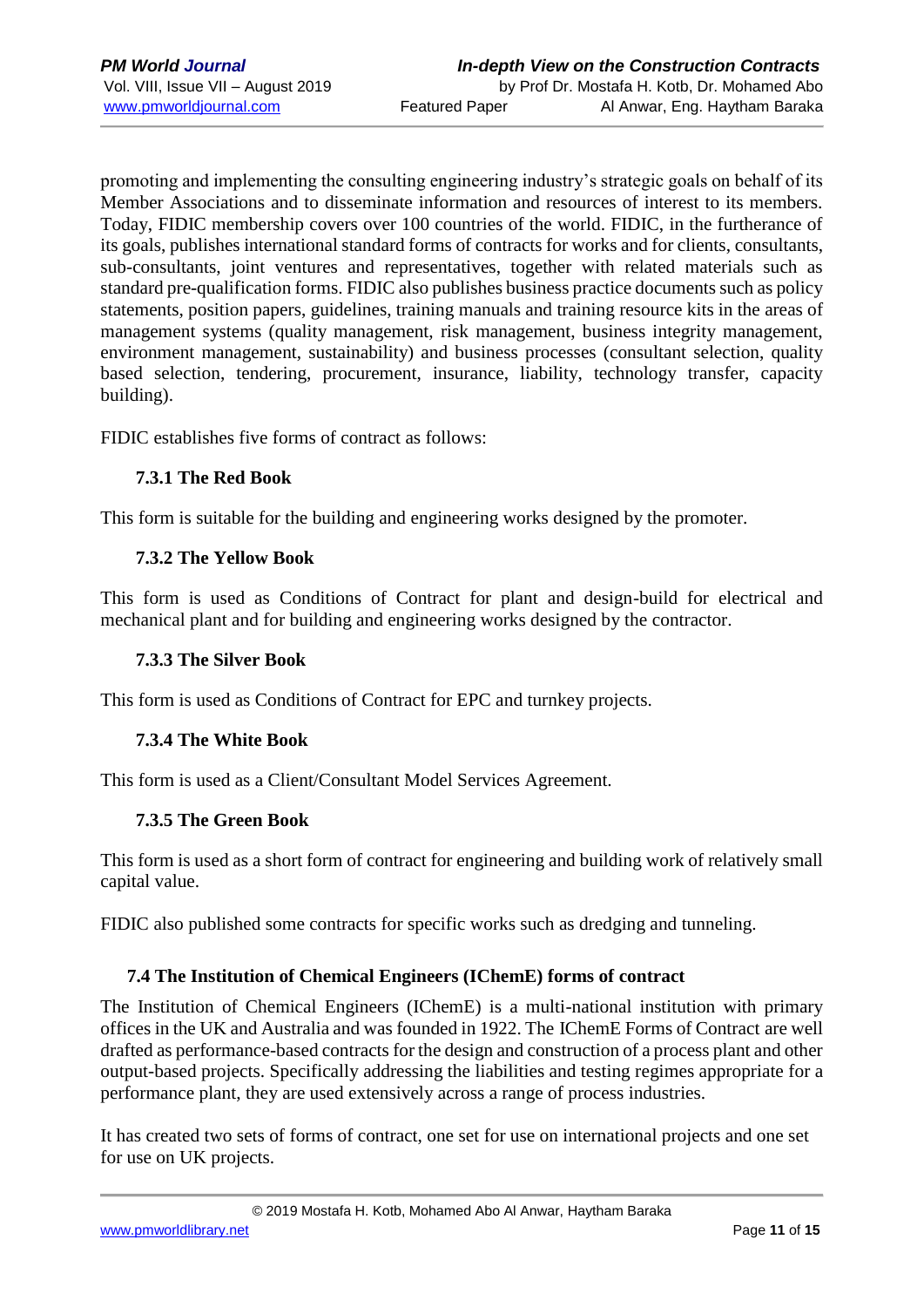These forms of contract are intended for use in the process industries such as food production, chemicals and pharmaceuticals but can be used to procure other infrastructure works. The three main forms of contract are color-coded according to the pricing mechanism as following:

# **7.4.1 The Red Book (Lump Sum, or Fixed Price Contract)**

This form of contract is a fixed price contract in which contractor takes risk of any additional costs over the fixed price save where certain prescribed events occur

#### **7.4.2 The Green Book (Cost Reimbursable Contract)**

This form of contract is not fixed price and the project price is to be determined at the project end based on the accomplished works based on the several phases. In this contract, the contractor can claim back costs incurred in carrying out the work.

#### **7.4.3 The Burgundy Book (Target Cost Contract)**

This form of contract represents a type of cost reimbursable contract; costs can be claimed up to a fixed (target) level where the final cost is above or below this target, the difference – gain or loss – is shared in an agreed proportion between the employer and the contractor.

## **7.5 The Institution of Mechanical Engineers (IMechE) and the Institution of Engineering and Technology (IET)**

For over 45 years IChemE have partnered with highly experienced legal and industry professionals to publish their acclaimed Forms of Contract. In 2007, the Institution of Chemical Engineers (IChemE) published four forms of contract that structured to ensure fairness and balance the risk between involved parties. **(G. H. Bateman, 2009)**These forms are:

#### **7.5.1 IChemE International Red Book (lump-sum contracts)**

IChemE International Red Book is an international form of the lump sum contract included additional clauses to meet the special requirements of international projects. It was written in user-friendly English language.

#### **7.5.2 IChemE International Green Book (cost-reimbursable contracts)**

IChemE International Green Book is an international form of the reimbursable contract. It includes additional clauses in order to meet the special requirements of international projects. Also, it was written in user-friendly English language.

#### **7.5.3 IChemE International Burgundy Book (target-cost contracts)**

IChemE International Burgundy Book is an international form of the target cost contract provided additional clauses to meet the special requirements of international projects. It was written in userfriendly English language.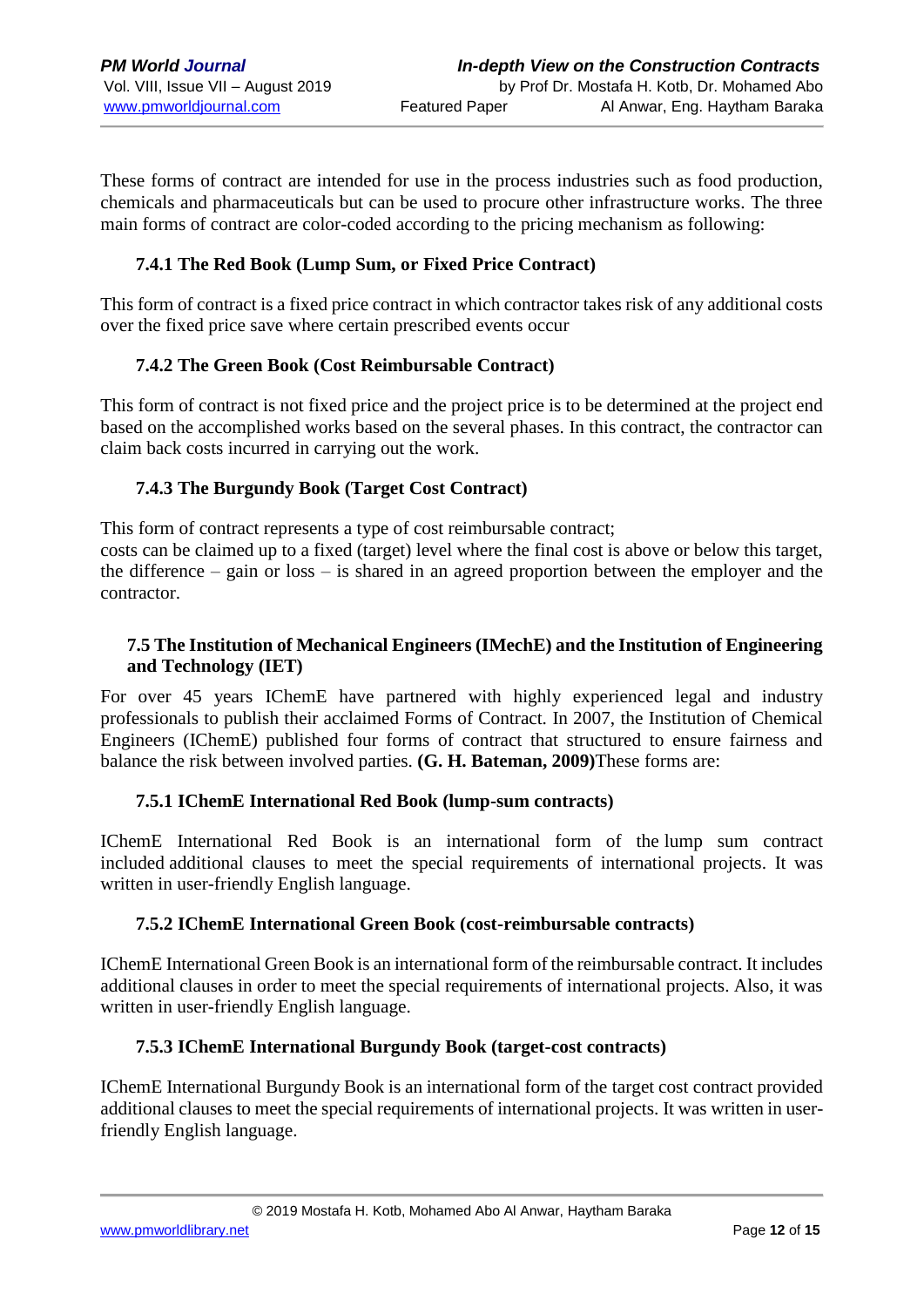## **7.5.4 IChemE International Yellow Book (subcontracts)**

IChemE International Yellow Book is an international form of the subcontract included additional clauses to meet the special requirements of international projects. It was written in user-friendly English language.

# **8. Advantage of standard form of contracts**

Standard forms of contract are written by professional entities or organizations, and usually passed through many updates aimed to continuous improvement. The standard forms are usually written by very experienced construction professionals. The standard form is a set of terms and conditions to suit different types of projects.

The construction contract may be based on a standard form, more than standard form or a certain clause from standard form. Also, one may be written through the contract parties without using of any standard form.

The advantage of using standard forms are too much as it provides all the following features:

- A. Well prepared & Revised many times from experts.
- B. Recognized from many professional parties.
- C. Well understood by all the project parties.
- D. Fair allocation of the risk.
- E. Applicable to any project.
- F. Examined many times at courts.
- G. Minimize the risk and decrease the uncertainty.
- H. Decrease the conflicts.
- I. Eliminate the ambiguous of the contract.
- J. Make the tender easier.

# **9. Concluding summary**

Contract has a high level of importance in construction industry due to many reasons as it controls and manage most processes between the involved parties. While contracts have many classifications, standard contracts are very helpful and add to much advantages in case of using it. So that, the promoter shall determine the advantages, disadvantages and risk inherent in each form of contract to be able to select the most suitable contract for his project.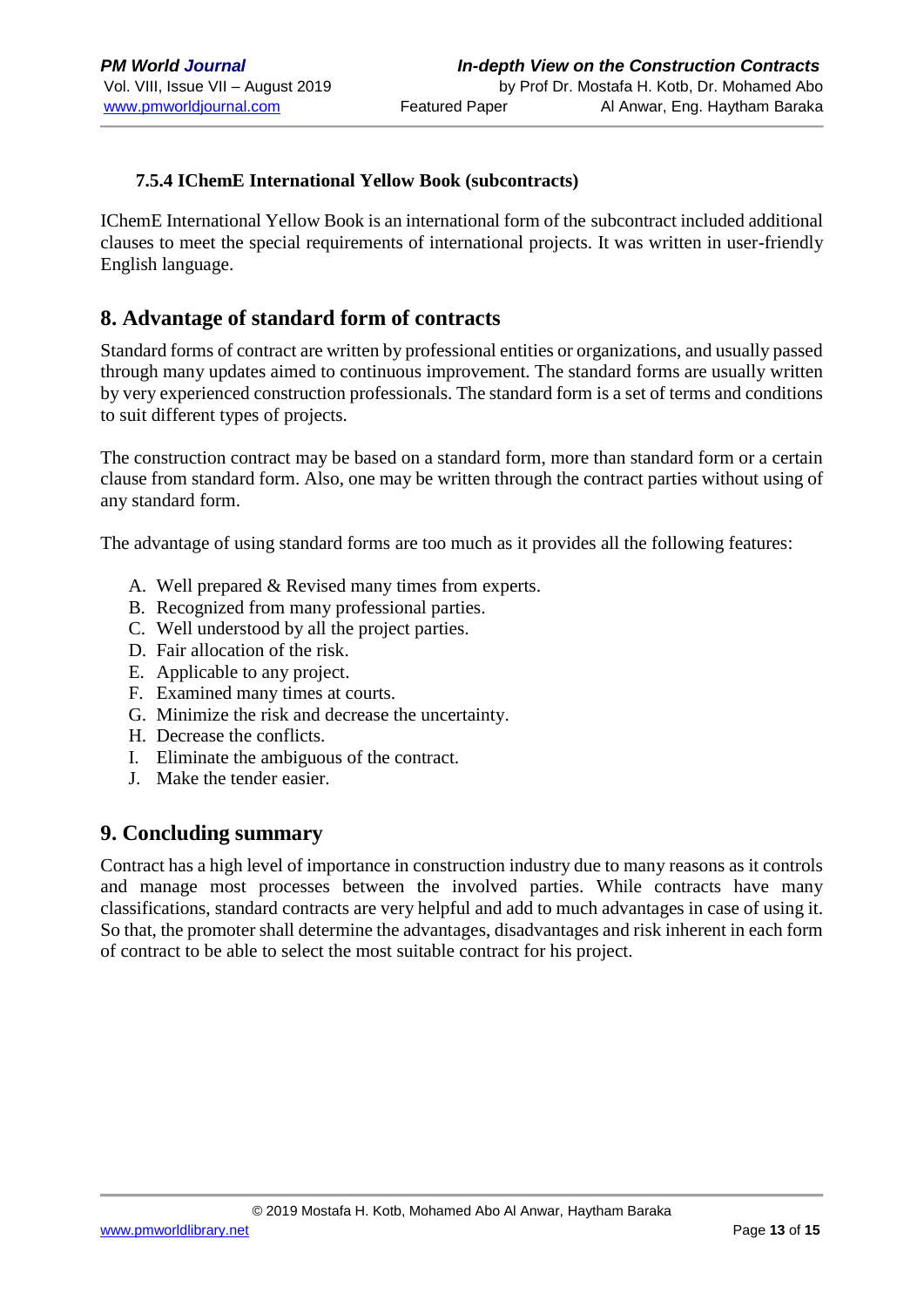#### **Acknowledgments**

First and foremost, praise and thanks be to Allah the Great and Almighty for enabling me in fulfillment the present work.

I am grateful to Prof. Dr. Mostafa H. Kotb, Prof of Structural Engineering, and Dr. Moustafa Ismail Abu Dief for their scientific supervision, great assistance, sincere guidance, and their endless advice during the accomplishment of the present work.

Finally, I would like to give my deepest thanks to my parents, my wife, and my family for their continued encouragement during my study.

#### **Conflict of Interest**

No conflict of interest

#### **References**